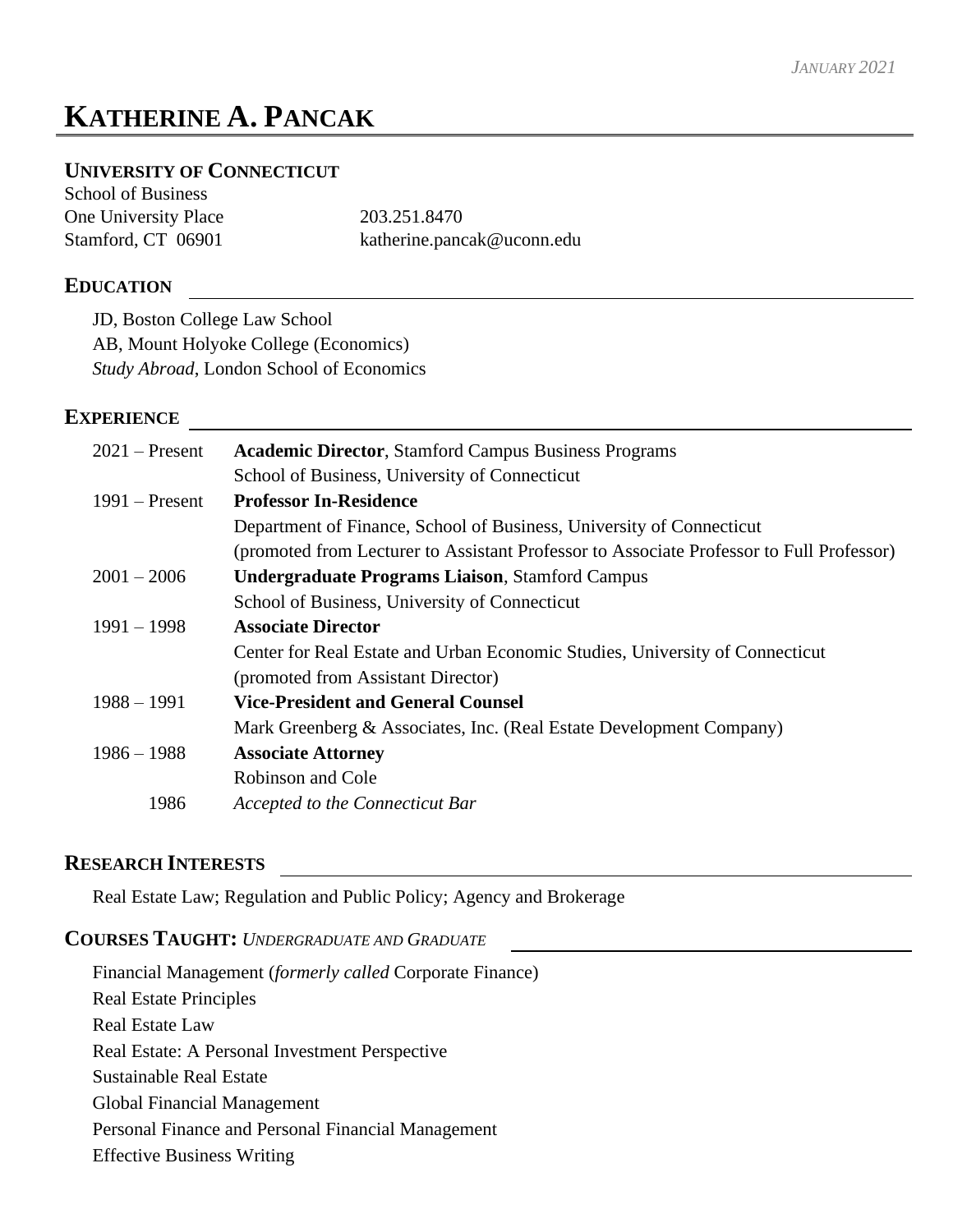Legal and Ethical Issues in Financial Risk Management International Study Trips (*Vietnam, Thailand, United Arab Emirates*) Finance, Real Estate, and General Business Field Study Internships

# **AWARDS, HONORS, AND GRANTS**

- 2019 The American Real Estate Society Journal of Housing Research "Red Pen Award"
- 2018 Award for **Excellence and Outstanding Contribution to Real Estate Research**, Center for Real Estate and Urban Economic Studies, University of Connecticut
- 2015 Recognition for 25 Years of **Exemplary Service** to the Center for Real Estate and the Department of Consumer Protection
- 2019, 2018, 2017, 2016, 2015, 2014, 2012, 2011, 2010, 2009 Summer Research Grant, Center for Real Estate, School of Business, University of Connecticut
- 2015 Faculty Development in Business Grant, Center for International Business Education and Research, University of Connecticut, for travel study to Cuba in May 2016
- 2013 **Service/Outreach Award**, School of Business, University of Connecticut
- 2013 Top 100 **Most Influential Real Estate Leaders**, Inman News; the list "*recognizes those who embody leadership, ingenuity, strength, conviction, power, persistence, perseverance and progress—their voices and actions can move the industry toward change*."
- 2012 Faculty Development in Business Grant, Center for International Business Education and Research, University of Connecticut, for travel study to Australia in January 2013
- 2010 Faculty Development in Business Grant, Center for International Business Education and Research, University of Connecticut, for travel study to South Africa, Kenyan, and Tanzania in May 2010
- 2009 Stamford Campus **Faculty Recognition Award**, University of Connecticut
- 2008 **Official Statement by Governor** M. Jodi Rell recognizing contributions to University of Connecticut and service to State of Connecticut
- 2008 **Educator of the Year** (national award), Real Estate Educators Association
- 2008 **Outstanding Service/Outreach Award**, School of Business, University of Connecticut
- 2007 **Provost Award for Outreach and Public Engagement**, Finalist, University of Connecticut
- 2004 **Outstanding Undergraduate Teaching Award**, School of Business, University of Connecticut
- 2003 **Outstanding Service/Outreach Award**, School of Business, University of Connecticut
- 2001 **Innovation in Teaching Award**, School of Business, University of Connecticut
- 1998 **Outstanding Undergraduate Teaching Award**, School of Business, University of Connecticut
- 1997 **Outstanding Service Award**, Finance Department, University of Connecticut
- 1995 Best Continuing Education Course Program, National Association of Real Estate Licensing Law Officials
- 1993 Best Continuing Education Course Program, National Association of Real Estate Licensing Law Officials

# **PUBLICATIONS**

#### *Books*

- *Connecticut Real Estate: Practice and Law*, 15th edition, Dearborn Real Estate Education., Chicago, IL, 2020 (also 5th - 14<sup>th</sup> editions; prior title *Connecticut Supplement for Modern Real Estate Practice*).
- "Cuba's New Housing Market"*;* chapter in *Cuba in Transition: Lessons from a Faculty Development in Business Program*, University of Maryland Center for Global Business, 2018.

*Real Estate Fundamentals*, 5th edition, Contributing Editor, Dearborn Real Estate Education., Chicago, IL, 2000.

#### *Articles*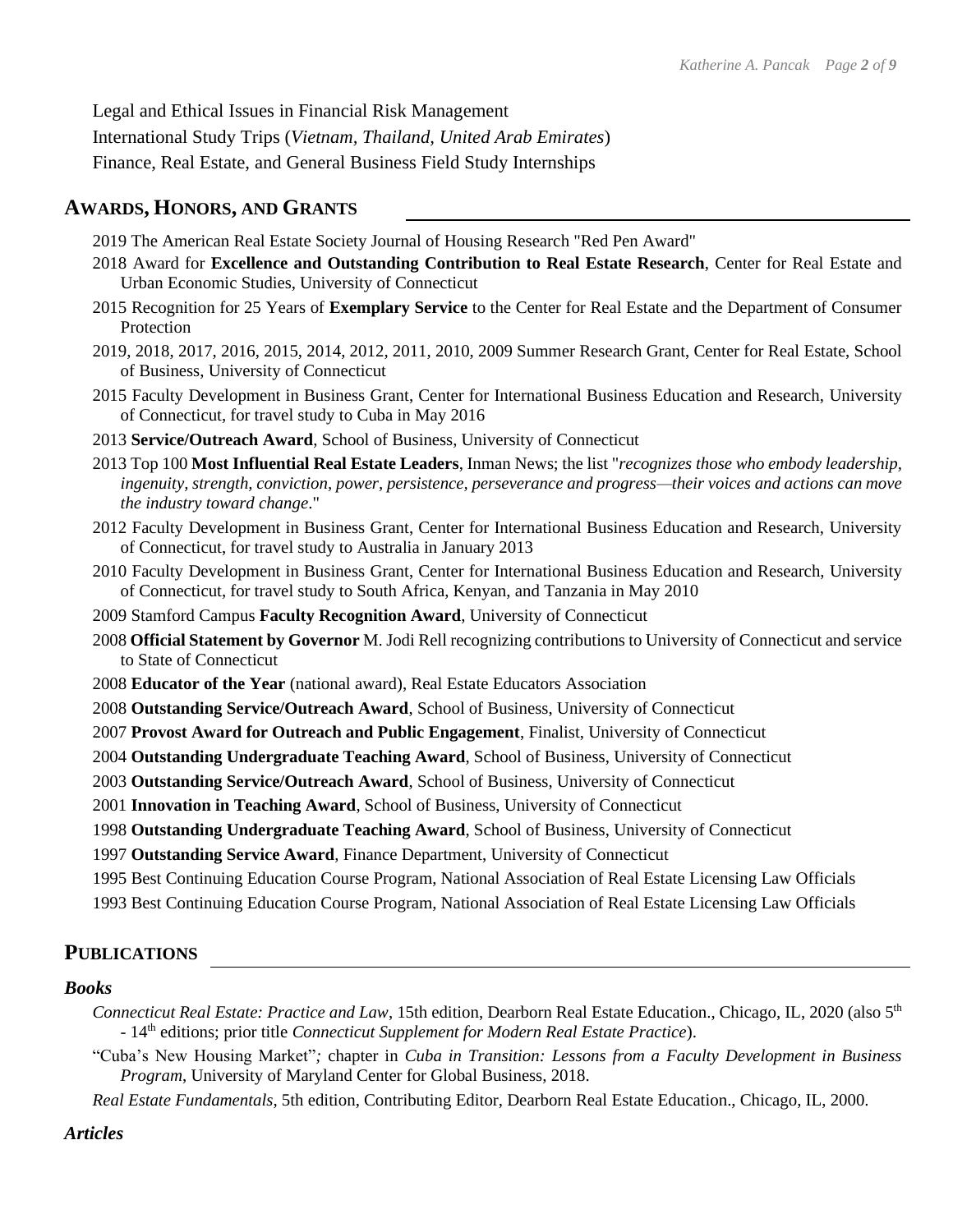- "Do Taxes Matter to Foreign Real Estate Investors? Evidence from FIRPTA Reform" (with M. Howard), The Journal of Portfolio Management Real Estate Special Issue 2019.
- "Using Eminent Domain to Refinance Underwater Mortgages: A Welfare Analysis" (with T. Miceli and K. Segerson), *International Review of Law and Economics*, 51, 2017, 12-22.
- "Just Compensation for the Taking of Mortgage Loans" (with T. Miceli), *Journal of Law, Economics, and Policy*, 13, 2017, 143-180.
- "Variation in Local House Price-Rent Ratios", *Journal of Housing Research*, 26(1), 2017, 79-94.
- "Taxes, Investors, and Managers: Exploring the Taxation of Foreign Investors in U.S. REITs" (with M. Howard and D. Shackelford), *The Journal of the American Taxation Association*, 38(2), 2016, 1-19.
- "Do Laws Influence the Cost of Real Estate Brokerage Services? A State Fixed Approach" (with A. Nanda and J. Clapp), *Real Estate Economics*, 44(4), 2016, 918-967.
- "Using Eminent Domain to Write-Down Underwater Mortgages: An Economic Analysis" (with T. Miceli), *Journal of Housing Research*, 24(2), 2015, 221-236.
- "Overview of Real Estate Law in the United States and China", *Proceedings of the International Conference on Residential Housing Policy*, Shenzhen China, 2013.
- "Evolving Property Condition Disclosure Duties: Caveat Procurator?" (with T. Miceli and C.F. Sirmans), *Real Estate Law Journal*, 39(4), 2011, 464-494.
- "Broker Duty to Clients: Why States Mandate Minimum Service Requirements" (with A. Nanda), *Cityscape: A Journal of Policy Development and Research* (U.S. Department of Housing and Urban Development, Refereed Papers Section), 12(2), 2010, 105-126.
- "A Critical Examination of Broker Minimum Service Laws", *Journal of Housing Research*, 19(1), 2009, 17-36.
- "Agency Content on Licensing Exams: Assessing Professional Competency" (with C.F. Sirmans), *Journal of Real Estate Practice and Education*, 11(1), 2008, 15-28.
- "Is the Compensation Model for Real Estate Brokers Obsolete?" (with T. Miceli and C.F. Sirmans), *Journal of Real Estate Finance and Economics*, 30(1), 2007, 7-22.
- "The Effect of Agency Reform on Real Estate Service Quality," (with C.F. Sirmans), *Journal of Housing Research*, 15(1), 2006, 41-54.
- "Restructuring Agency Relationships in the Real Estate Brokerage Industry: An Economic Analysis," (with T. Miceli and C.F. Sirmans), *Journal of Real Estate Research*, 20(2), October 2000, 31-48.
- "Restructuring Agency Relationships: A Legal Analysis," (with T. Miceli and C.F. Sirmans), *Real Estate Educators Association Academic Paper Proceedings*, June 1997.
- "Real Estate Agency Reform," (with T. Miceli and C.F. Sirmans), *Real Estate Law Journal*, 25(4), Spring 1997, 345- 377.
- "Residential Disclosure Laws: The Further Demise of Caveat Emptor," (with T. Miceli and C.F. Sirmans), *Real Estate Law Journal*, 24(2), Spring 1996, 291-332.
- "An Economic Analysis of Lead Paint Laws," (with T. Miceli and C.F. Sirmans), *Journal of Real Estate Finance and Economics*, 12(1), January 1996, 59-76.
- "Connecticut Real Estate Agency: Need to Conform Old Brokerage Practices with New Law," *Connecticut Real Estate Law Journal*, 15, 1996.
- "Protecting Children from Lead-Based Paint Poisoning: Should Landlords Bear the Burden?" (with T. Miceli and C.F. Sirmans), *Boston College Environmental Affairs Law Review*, 23(1), Fall 1995, 1-41.
- "Legal Duties of Property Owners Under Lead-Based Paint Laws," (with T. Miceli and C.F. Sirmans), *Real Estate Law Journal*, 24(1), Summer 1995, 7-25.
- "A Primer on State and Federal Lead Paint Laws," *The Commercial Record*, February 1993.

#### *Research Reports*

- *Real Estate Law and Regulations Concerning the Conduct of Real Estate Brokers and Salespersons*, 2012, 2011, 2010, 2009, 2008, 2007, 2006, 2005, 2004, 2003, 2002, 2000, 1998, 1997, 1996, 1995, 1994, 1992 (compilation of Connecticut laws pertaining to real estate brokerage activities).
- *Streamlining the Continuing Education Course Approval Process,* Connecticut Real Estate Commission, 2005, 2002.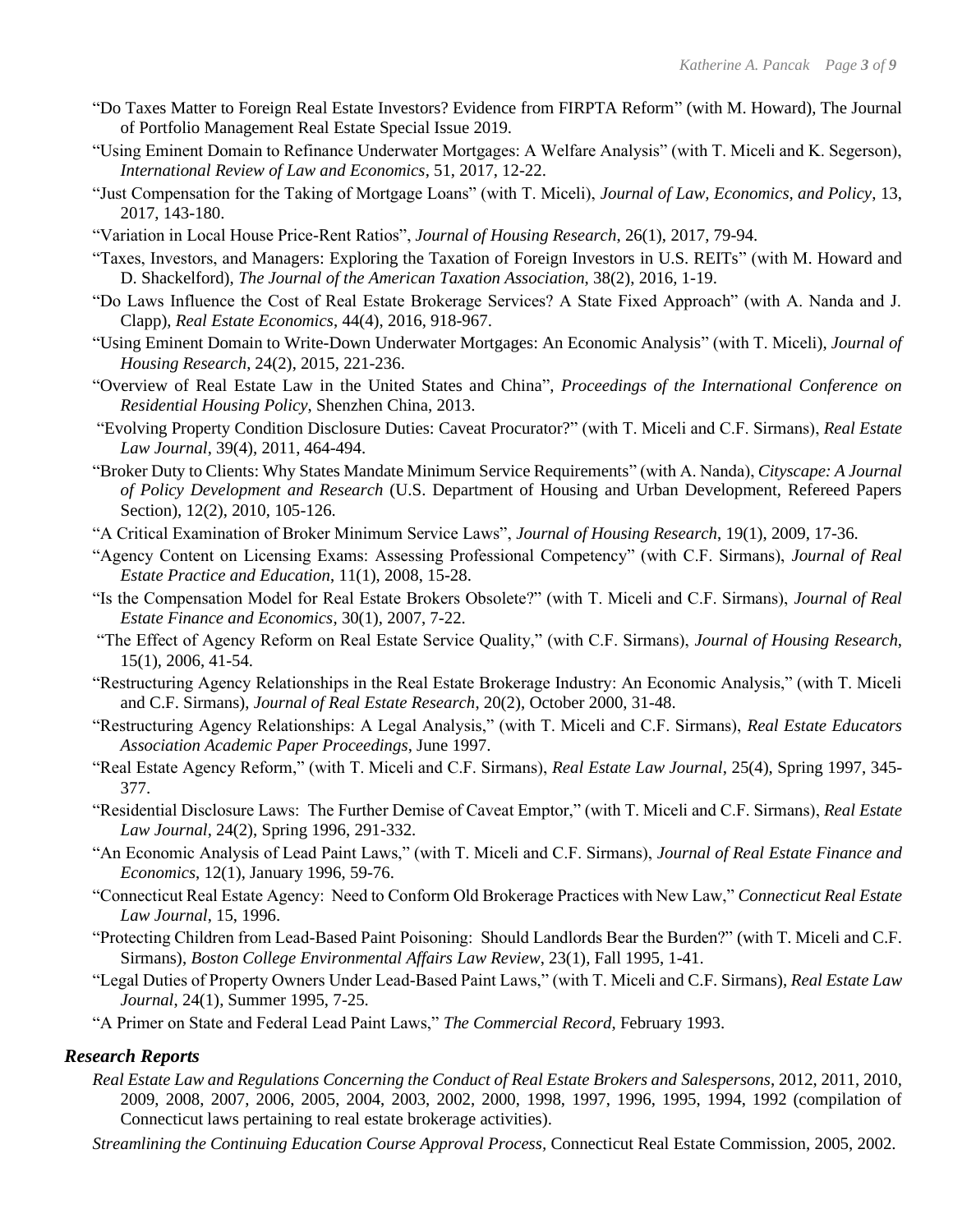*Connecticut Real Estate Commission Duties and Activities*, Connecticut Real Estate Commission, 2004.

- *Connecticut Statues and Regulations Concerning the Conduct of Real Estate Appraisers*, 2000, 1996, (compilation of Connecticut laws pertaining to the real estate appraisal industry).
- *Real Estate Agency Policies*, Connecticut Real Estate Commission, 1999, 1997.
- *Commission Rebates to Unlicensed Parties*, Connecticut Real Estate Commission, 1997.
- *Feasibility of Mandatory Errors and Omissions Insurance Program*s, Connecticut Real Estate Commission, 1996.
- *Solicitation of Referral Fees under Connecticut Law*, Connecticut Real Estate Commission, 1995.
- *National Real Estate Center Survey*, Real Estate Center Directors and Chairholders Association, 1991.

#### *Instructional Material*

- *Connecticut Real Estate Law: Updated and Revised,* real estate professional continuing education course developed at the request of the Connecticut Real Estate Commission; (mandatory course to be taught to approximately 22,000 real estate licensees in 2012-2014 CE cycle), 2012.
- *Connecticut Real Estate Agent Fiduciary Duties Review and Law Update,* real estate professional continuing education course developed at the request of the Connecticut Real Estate Commission; (mandatory course to be taught to approximately 22,000 real estate licensees in 2010-2012 CE cycle), 2010*.*
- *Connecticut Buyer Agency,* real estate professional continuing education course developed at the request of the Connecticut Real Estate Commission; (mandatory course taught to approximately 25,000 real estate licensees in 2008-2010 CE cycle), 2008.
- *Connecticut Disclosure, RESPA, and Law Update,* real estate professional continuing education course developed at the request of the Connecticut Real Estate Commission; (mandatory course taught to approximately 25,000 real estate licensees in 2008-2010 CE cycle), 2008.
- *Current Issues in Real Estate I,* real estate professional continuing education course developed at the request of the Connecticut Real Estate Commission; (mandatory course taught to approximately 18,000 real estate licensees in 2006-2008 CE cycle), 2006.
- *Current Issues in Real Estate II,* real estate professional continuing education course developed at the request of the Connecticut Real Estate Commission; (mandatory course taught to approximately 18,000 real estate licensees in 2006-2008 CE cycle), 2006.
- *Connecticut Law and Fair Housing*, real estate professional online continuing education course developed at the request of the Connecticut Real Estate Commission, published by Dearborn Real Estate Education, Chicago, IL, 2004.
- *Agency Law in Connecticut,* real estate professional continuing education course developed at the request of the Connecticut Real Estate Commission (mandatory course taught to approximately 17,000 real estate licensees), 2002.
- *Connecticut Real Estate Licensing Exam Questions*, online question databank developed for and published by Dearborn Real Estate Education Chicago, IL, 2000.
- *Connecticut Real Estate Law and Fair Housing*, real estate professional continuing education course developed at the request of the Connecticut Real Estate Commission, 1998.
- *Agency Law in Connecticut*, real estate professional continuing education course developed at the request of the Connecticut Real Estate Commission; (mandatory course taught to approximately 17,000 real estate licensees), 1996.
- *A Lead Paint Primer: Lead Paint Laws Impacting Real Estate Professionals*, real estate professional continuing education course, 1992, updated 1995 (national award for best Continuing Education Course from the Association of Real Estate Licensing Law Officials, 1995).
- *Fair Housing and the Connecticut Real Estate Licensee*, real estate professional continuing education course, 1992 (national award for best Continuing Education Course from the Association of Real Estate Licensing Law Officials, 1993).
- *Real Estate Principles and Practices*, Connecticut real estate professional prelicensing course, 1991.

#### *Editorial and Exam Preparation Work*

Subject Matter Expert, *PSI Testing Services*, review of real estate licensing examination questions, 2009.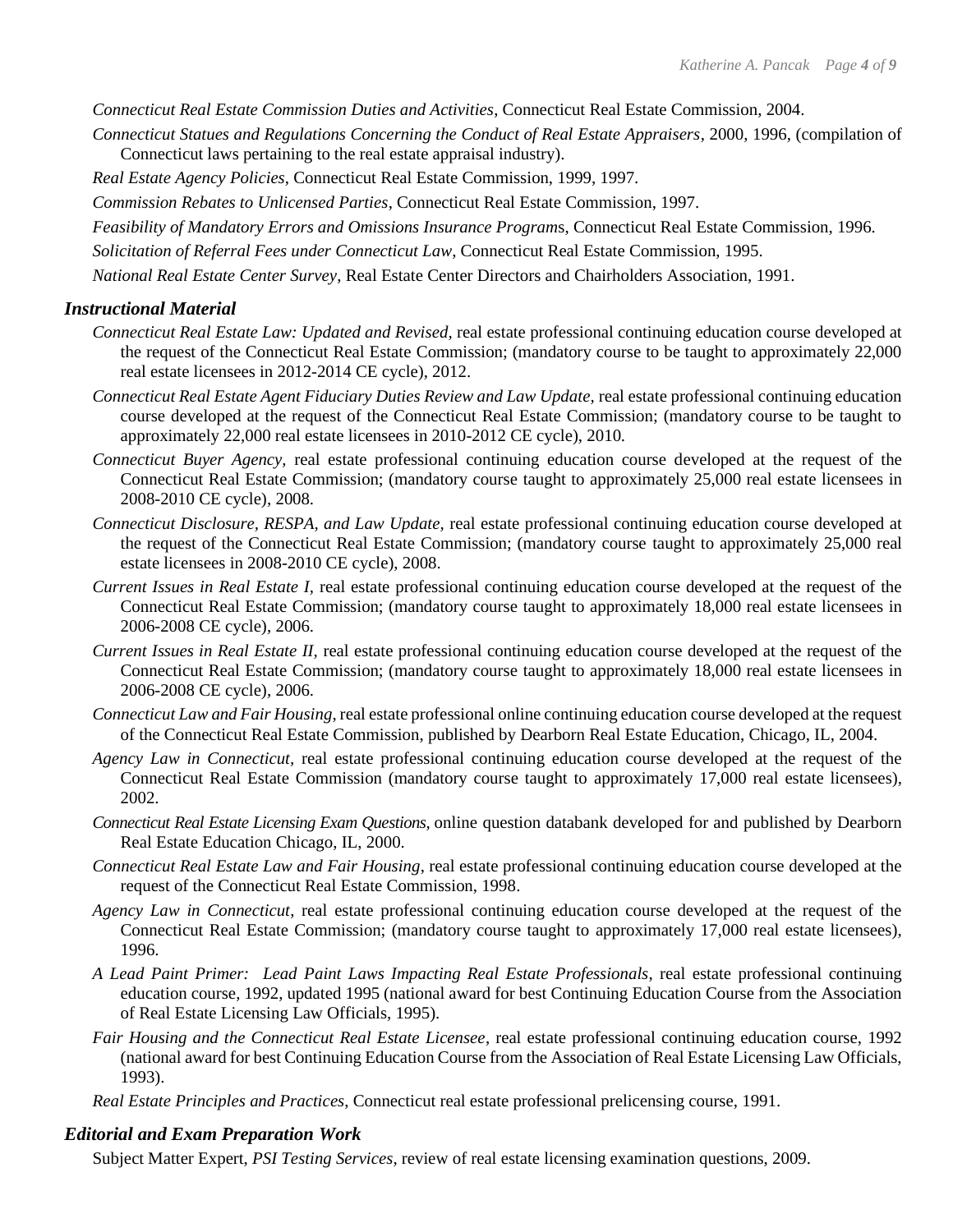Subject Matter Expert, *PSI Testing Services*, review of real estate licensing examination questions, 2007.

Subject Matter Expert, *Pearson Vue Testing Services*, review of real estate licensing examination questions, 2006.

Drafted new Connecticut real estate licensing exam state content outline for the Connecticut Real Estate Commission, 2006.

Contributing Editor, *Real Estate Law Journal*, review of four law review articles per quarter, 1996 – 1998.

#### **PRESENTATIONS**

#### *Industry and Outreach Presentations*

- *An Overview of 2012-2014 Mandatory Continuing Education Course,* Connecticut Real Estate Instructors Seminar, September 2012*.*
- *Connecticut Real Estate Law Update,* Connecticut Real Estate Instructors Seminar, April 2012, September 2011, April 2011, September 2010, April 2010, September 2009, April 2009, September 2008, April 2008, March 2007, September 2006, May 2006, September 2005, May 2004, September 2003, September 2002, November 2001, August 2000, August 1999.

*Advanced Personal Finance,* Travelers Edge Scholars Program, January 2011.

- *An Overview of 2010-2012 Mandatory Continuing Education Course,* Connecticut Real Estate Instructors Seminar, September 2010.
- *Minding Your Own Financial Business*, Navigating Life: Keeping Sound, UConn Women's Advance Conference, May 2009.
- *An Overview of 2008-2010 Mandatory Continuing Education Courses*, Connecticut Real Estate Instructors Seminar, September 2008.
- *The Effect of Agency Reform on Real Estate Service Quality*, Association of Real Estate Licensing Law Officials Conference, May 2006.
- *Eminent Domain Review,* Connecticut Chapter of the Appraisal Institute, May 2005.
- *Panel Chair, Legal Issues in Real Estate*, Connecticut Commercial Real Estate Conference, November 2004*.*
- *Teaching the Required Agency Course,* Connecticut Real Estate Instructors Seminar, September 2002.
- *Teaching Real Estate Online,* Connecticut Real Estate Instructors Seminar, November 2001.
- *Streamlining the Connecticut Continuing Education Approval Process,* Connecticut Real Estate Commission, February 2001.
- *Designated Agency's Impact on the Practice of Agency,* Connecticut Real Estate Instructors Seminar, January 2000.

*Connecticut's New Designated Agency Statute,* Greater Bridgeport Board of Realtors, September 1999.

*Conference Chair*, Connecticut Housing Conferences, May 1998, May 1997.

*Agency without Subagency*, Northern Fairfield County Association of Realtors, May 1998.

*Relocation Companies and Referral Fees*, Realtor Day at the Capital, March 1998.

*Real Estate Agency in Connecticut*, Midstate Board of Realtors, January 1998.

*Newly Adopted Real Estate Commission Policy on Agency*, Real Estate Instructors Seminar, January 1998.

*Rebates to Unlicensed Parties*, Connecticut Real Estate Commission, December 1997.

*Proposal for Revised Real Estate Agency Policy*, Connecticut Association of Realtors, November 1997.

*Real Estate Agency in Connecticut*, Greater Hartford Association of Realtors, October 1997.

*Real Estate Agency in Connecticut*, Waterbury Board of Realtors, September 1997.

*Update on Connecticut Agency Legislation*, Real Estate Instructors Seminar, August 1997.

*Commercial Real Estate Agency in Connecticut*, joint educational meeting of the Connecticut Chapters of the Society of Industrial and Officer Realtors and CCIM(Certified Commercial Investment Managers), May 1997.

*The Impact of Real Estate Agency Law Changes on Home Inspectors*, Connecticut Association of Home Inspectors, April 1997.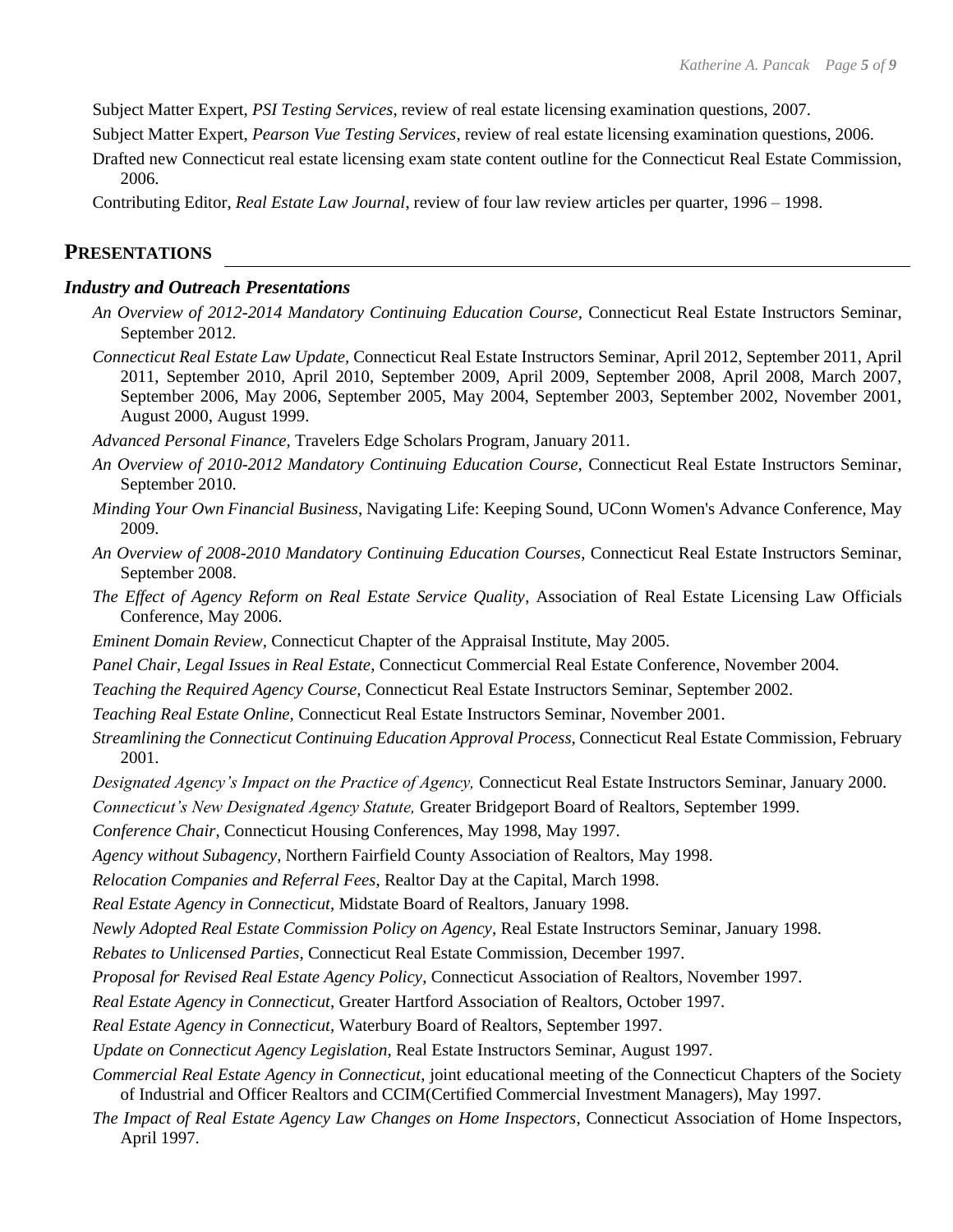- *The Impact of Real Estate Agency Law Changes on the Brokerage Industry*, Northern Fairfield County Board of Realtors, April 1997.
- *Relocation Company Referral Fees*, formal invited presentations made at two Real Estate Commission public hearings, February 1997.
- *The Use of Real Estate as a Strategic Tool*, Family Business Program Presentations Series, January 1997.
- *Fair Housing and Buyer Agents: Guidance from HUD?*, Real Estate Instructors Seminar, January 1997.
- *Teaching the Real Estate Industry About Lead Paint Regulations*, Connecticut Real Estate Instructors Seminar, January 1997.
- *Feasibility of Mandatory Errors and Omissions Insurance Program*, Connecticut Real Estate Commission, November 1996.
- *Teaching Connecticut Agency Law*, Connecticut Real Estate Instructors Seminar, August 1996.
- *Solicitation of Referral Fees under Connecticut Law*, Connecticut Real Estate Commission, December 1995.
- *Conference Chair*, Connecticut Commercial Real Estate Conference, November 1996, 1992, and 1991.
- *Connecticut Lead Paint Laws: What Every Appraiser Needs to Know*, Connecticut Chapter of the Appraisal Institute, May 1996.
- *Property Condition Disclosure Laws*, Real Estate Instructors Seminar, January 1996.
- *Legislative Update: Property Disclosure, Lead Paint Encapsulant, and Residential Broker's Lien*, Real Estate Instructors Seminar, August 1995.
- *Lead Poisoning and New Regulations: What Real Estate Agents and Brokers Must Know*, Connecticut Real Estate Instructors Seminar, January 1993.

#### *Academic Presentations*

- *Street Art Preservation Laws v. Real Estate Property Rights: The Case of 5Pointz*, American Real Estate Society, Scottsdale, April 2019.
- *Real Estate Crowdfunding and Fiduciary Duties: Taking Advantage of the Crowd?* American Real Estate Society, San Diego, April 2017.
- *E-Learning Real Estate: Panel Discussion*, American Real Estate Society, Denver, April 2016.
- *Welcome Address,* Real Estate Educators Association National Meeting, Storrs, June 2015.
- *Just Compensation for the Taking of Mortgage Loans,* American Real Estate Society, Fort Meyers, April 2015.
- *Variation in Local House Price-Rent Ratios,* American Real Estate Society, San Diego, April 2014.
- *Analyzing Residential Price-Rent Ratios with Hyperlocal Big Data,* Stamford Campus Faculty Colloquia Series, February 2014.
- *Overview of Real Estate Law in the United States and China, invited presentation, International Conference on* Residential Housing Policy, Shenzhen China, July 2013.
- *Using Eminent Domain to Write-Down Underwater Mortgages: An Economic Analysis,* American Real Estate and Urban Economics Association, Washington DC, May 2013.
- Paper Discussant *– Whither Zauderer? Dodd-Frank, Foreign Payments and the Compelled Speech Doctrine,*  Business and Human Rights Colloquium, Storrs, May 2013.
- *Creating an Online Class, Real Estate Education Teaching Panel*, American Real Estate Society, Kona, April 2013.
- *Using Eminent Domain to Write-Down Underwater Mortgages: An Economic Analysis*, American Real Estate Society, Kona, April 2013.
- *Foreign Investment in U.S. REITS: The Effect of Shareholder Taxation,* American Real Estate Society, St. Petersburg, April 2012*.*
- *Online Education, Real Estate Education Teaching Panel,* American Real Estate Society, Seattle, April 2011.
- *Evolving Property Condition Disclosure Duties: Caveat Procurator?*, American Real Estate Society, Naples, April 2010.
- *AACSB Business School Assessment Process,* American Real Estate Society, Monterey, April 2009.
- *A Critical Examination of Brokerage Minimum Service Laws,* American Real Estate Society, Monterey, April 2009.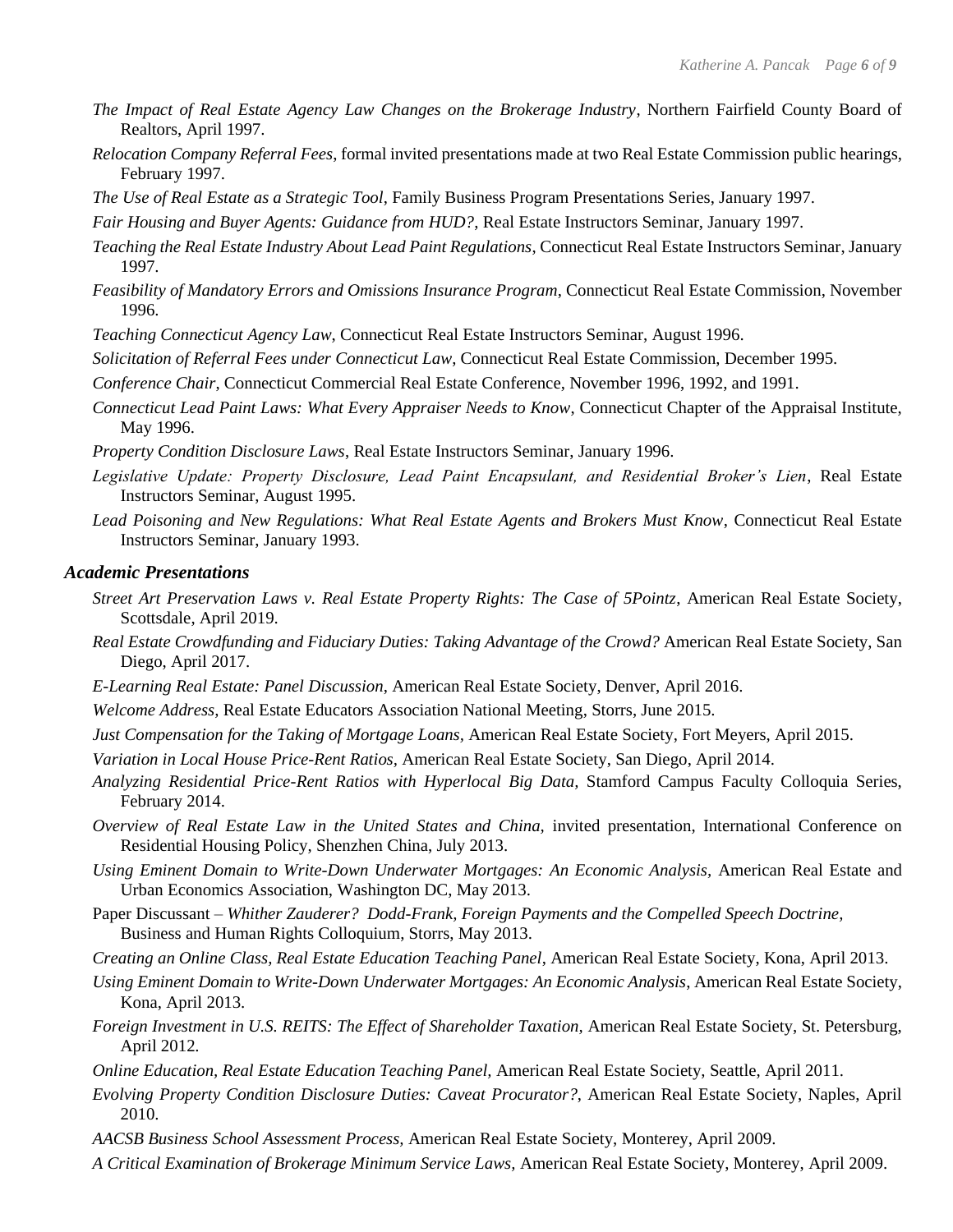- *A Critical Examination of Brokerage Minimum Service Laws*, Stamford Campus Faculty Colloquia Series, March 2009.
- *Minding Your Own Financial Business*, National Association of Women MBAs 2008 National Conference, Stamford, October 2008.
- *Undergraduate Real Estate Curriculum: Is there a Common Body of Knowledge?, American Real Estate Society,* Captiva, April 2008.
- *Assessing Real Estate Broker Professional Competency*, Stamford Campus Faculty Colloquia Series, March 2008.
- *How I Write: Conversations with Writers Series,* University of Connecticut Stamford Campus, March 2008.
- *Agency Content on Licensing Exams: Assessing Professional Competency,* American Real Estate Society, San Francisco, April 2007*.*
- *Is the Compensation Model for Real Estate Brokers Obsolete?,* American Real Estate Society, Key West, April 2006*.*
- Panel Session Chair *Real Estate Education*, 2004 American Real Estate Society, Santa Fe, April 2004.
- Paper Discussant *Legal Impairment of Regulatory Language: The Case of Property Access*, American Real Estate Society Conference, Captiva, April 2004.
- *Online Real Estate Education*, International Real Estate Conference, American Real Estate and Urban Economics Association, Cancun, May 2001.
- Paper Discussant *Institutional Factors in Real Estate Markets,* International Real Estate Conference, American Real Estate and Urban Economics Association, Cancun, May 2001.
- *Environmental Issues in Real Estate*, Real Estate Educators Association Conference, Louisville, June 1995.
- *Real Estate Brokers' Duty to Inspect for Physical Defects in Property*, Academy of Legal Studies in Business, Colorado Springs, August 1993.

*Experiential Learning Opportunities for Real Estate Students*, Real Estate Educators Association, Chicago, May 1993. *Real Estate Law Update*, Academy of Legal Studies in Business, Charleston, August 1992.

*Outreach in Real Estate Centers*, Real Estate Educators Association, San Diego, May 1992.

#### **UNIVERSITY SERVICE**

#### *Elected Positions*

Stamford Campus Faculty Council, 2020 University Senate, 2015 – 2018 Executive Committee, UConn American Association of University Professors, 2010-2011

#### *Student Services*

- *Advising.*Nominated for University of Connecticut Outstanding Faculty Advisor Award, 2003. Stamford undergraduate advisor, 1998 – present. Storrs undergraduate advisor, 1991 – 1998
- *Transfer Articulation.* Drafted and negotiated the original NCC Business Transfer Program Articulation Agreement, 2000. Community college transfer pathway student advisor, 2000 – present
- *Scholarships.* Administered the Real Estate Center's fall and spring real estate scholarships, including attending numerous industry scholarship presentations, 1991 – 1999
- *Internships.* Real Estate Field Study Internship Faculty Supervisor. Placement assistance, counseling, and academic supervision of students working in a real estate position for the summer, 1991 – 1997
- *Placement.* Counseled real estate students on placement issues. Worked with outside real estate firms to place real estate undergraduate and graduate students, 1998, 1997, 1996, 1995, 1994, 1993, 1992, 1991. Developed and maintained monthly "Real Estate Job Listing" to notify students and alumni of placement opportunities, 1995 – 1998
- *Field Trips.* Organized field trips to: Hartford to Real Estate Finance Association Meeting, 1997; Hartford to a Real Estate Exchange Meeting, 1995; Hartford to a Real Estate Exchange Meeting, and one-on-one office visits, 1994; New York City for MBAs concentrating in real estate, 1992. Participate in field trips to NewYork, Boston, and Hartford, ongoing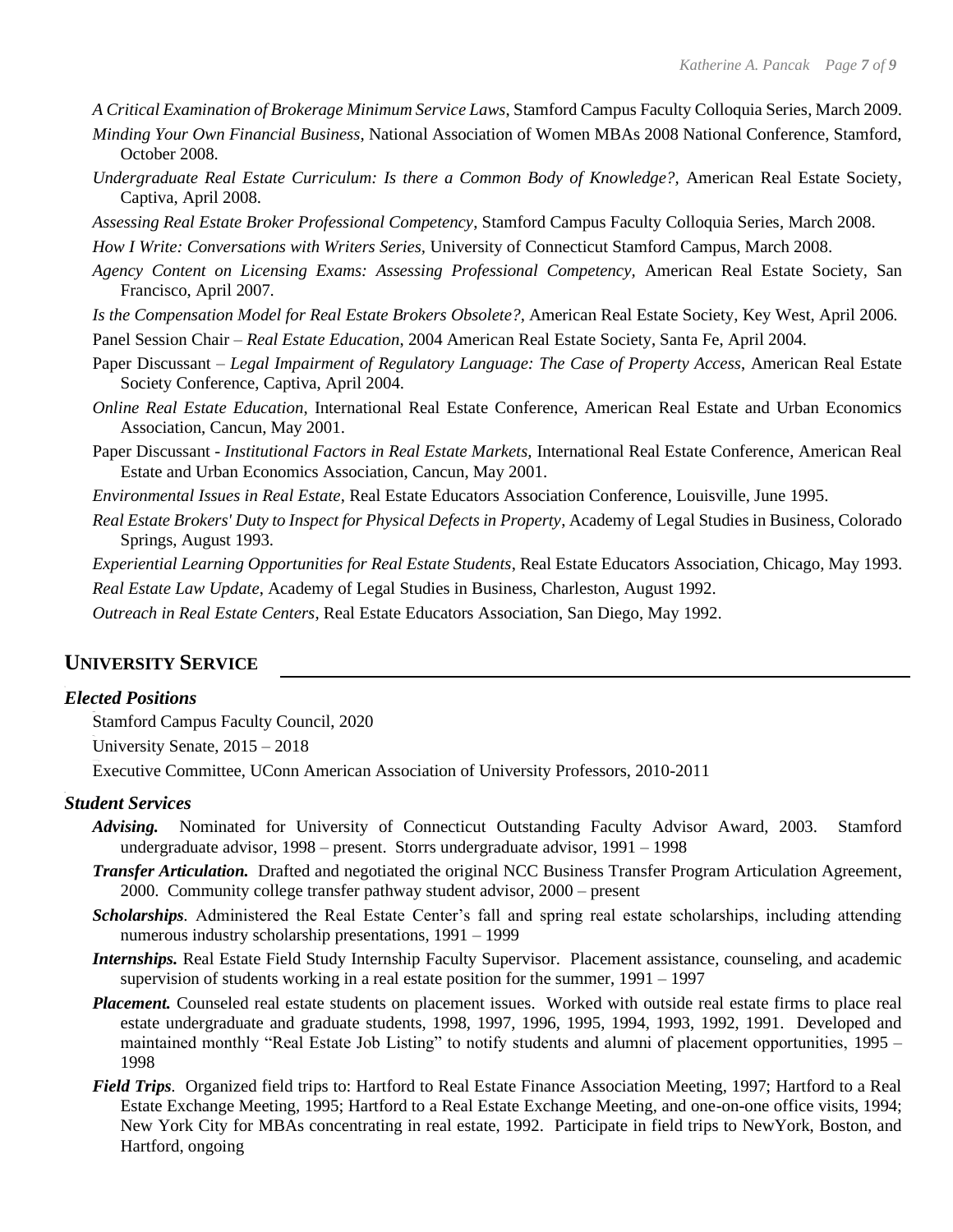- *Professionals in the Classroom.* Developed and implemented a Real Estate Professionals in the Classroom series, 1991 – 1995
- *Center Newsletter.* Developed and edited the Real Estate Center Newsletter for Center Alumni, 1991 1994

*Library.*Updated and maintained the Real Estate Center Library, 1991 – 1994

- *Website.* Developed first website for Real Estate Center; made periodic updates, 1995 1997
- *MBA Competition.* Supervised a team of MBA students working on a community redevelopment project. Project was presented to Chemical Bank in New York as part of their Community Redevelopment Competition, 1995 - 1996
- *Orientation.* Organized and delivered the Finance Department Orientation Seminar, 1995 1996
- *Alumni Events.* Organized and/or assisted in the organization of the Real Estate Center's 1991, 1992, 1995, 1997, 1998, and 2005 Alumni Events

#### *Conferences Organized*

Connecticut Real Estate Instructors Seminar, semi-annually from 1991 to 2012, over 100 real estate instructors in attendance each seminar; April 2010 seminar was developed and delivered in a webinar format Connecticut Commercial Real Estate Conference, 1991 – 1999, over 300 professionals in attendance each year

Connecticut Housing Conference, 1997 – 2000, over 300 real estate professionals in attendance each year

Fairfield County Office Market Update, 1999 – 2000, over 250 real estate professionals in attendance each year

GIS in Real Estate, 1998, over 150 attendees from the New England real estate industry

#### *Committee Work*

School of Business AACSB Review Committee, Undergraduate Programs, 2020 Finance Department, Curriculum Committee, 2016 – present

Finance Department, PTR Committee (for In-Residence cases), 2015 – present

University Senate Student Welfare Committee, 2015 – 2018

University Community of Practice in Online Teaching and Learning, Member, 2016 – present

University Review Committee; Review of Dean of Graduate School, Member, 2017 – 2018

School of Business Undergraduate Programs and Students Committee, 1997 – present

School of Business Center for International Business Education and Research, Advisory Council, 2014 – 2019

School of Business Undergraduate Programs Task Force, 2013 – 2016

Stamford Campus Director's Advisory Group, 2014 – 2015

School of Business Global Business Curriculum Design Committee, 2012 – 2015

School of Business Financial Management Curriculum Design Committee, 2012 - 2015

School of Business International Initiatives Working Group, 2012 – 2015

Stamford Campus Housing Demand Study, Request for Information (RFI) Committee, 2012

School of Business Dean's In-Residence Advisory Council, 2010-present; Council Chair, 2010 - present

Stamford Campus Garage Study Group, 2009-2010 (*CT General Assembly legislatively mandated study group*)

Finance Department Ad-hoc Merit Committee, 2009 – 2016

Stamford Campus Associate Vice Provost Review Committee, 2010

Stamford Campus Faculty Executive Committee (formerly Coordinating Council), 2002 – 2009

School of Business Community College Articulation Working Group, 2003 – 2009

William Pitt Scholarship Committee, 2003 – 2008

Stamford Campus Enrollment Management Committee, 2003 – 2004

School of Business Fairfield County Advisory Board, 1998 – 2001

School of Business Stamford Campus Technology Development and Utilization Committee, Committee Chair, 2000.

School of Business Storrs Campus Technology Development and Utilization Committee, 2000

School of Business Teaching Enhancement Committee, 1994